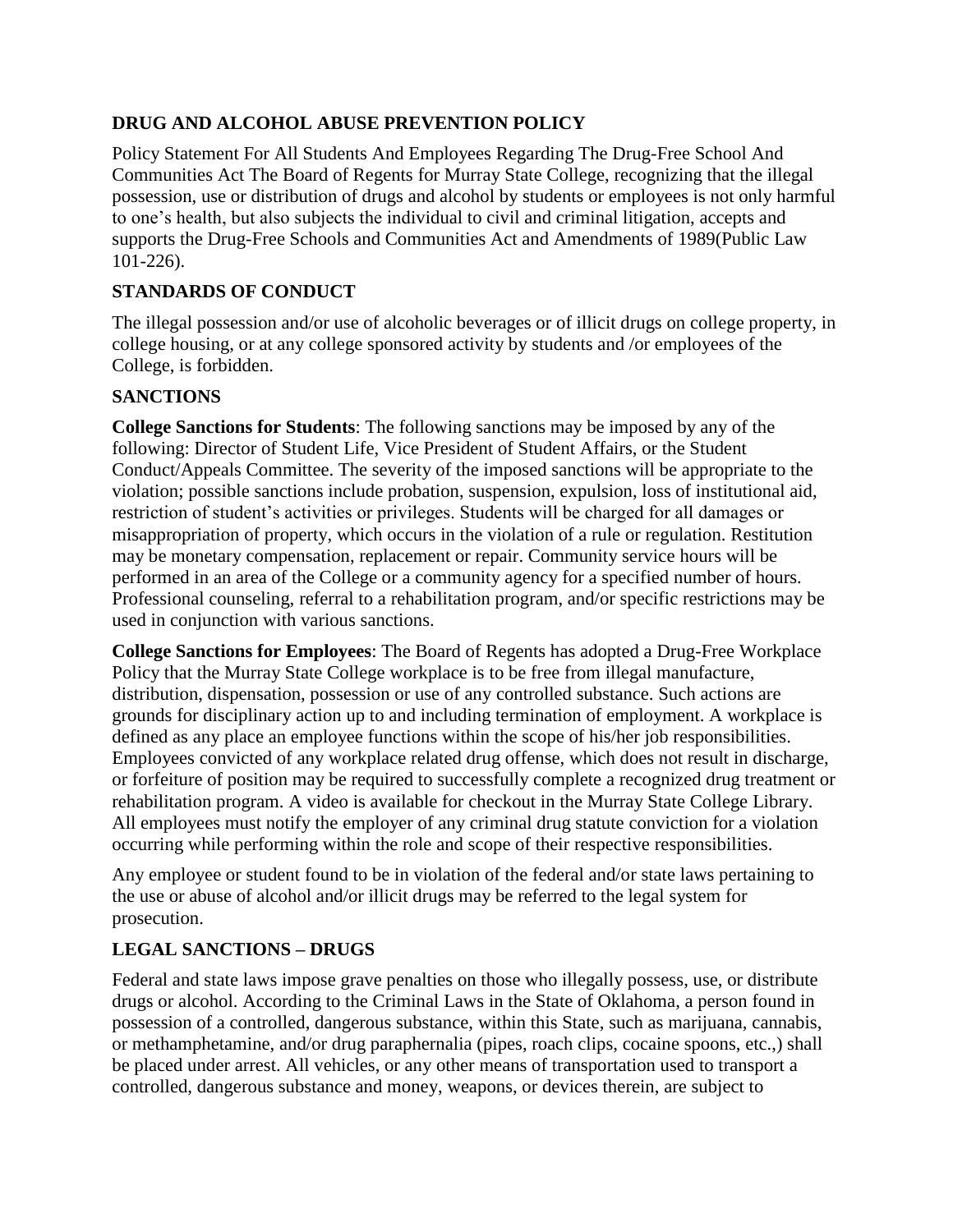forfeiture. Upon conviction, penalties range from fines, to a year in the County Jail, to life in the State Penitentiary, and/or both.

The Uniform Controlled Substance Act sets up five schedules of controlled substances based on dangerousness and medical uses. It prohibits the manufacture, distribution, sale or acquisition by misrepresentation or forgery of controlled substances except in accordance with the Act as well as the knowing possession of controlled substances unlawfully acquired. Penalties for first-time violators of the Act range from not less than five years imprisonment and fines of not more than \$250,000 or both for possession or distribution of a small amount of marijuana or hashish, not for sale, to forty years or \$10 million or both for the manufacture or delivery of a Schedule I or II narcotic. (Marijuana is a Schedule I Controlled Substance.) Second offense penalties range from not more than 10 years imprisonment and fines of \$500,000, to not less than ten years imprisonment and fines of not more than \$10 million or both, to not less than twenty years imprisonment and fines of not more than \$20 million or both.

This is only a summary of legal sanctions. Additional federal and state penalties may apply.

**OTHER FEDERAL SANCTIONS** In addition to fines and prison terms, federal sanctions for the possession or distribution of illicit drugs may include the forfeiture of federal Financial Aid eligibility for a period of one or more years. If the conviction occurs while the student is enrolled and receiving aid, the student may be required to repay all federal aid received. Eligibility may be regained by completing an acceptable drug rehabilitation program.

OTHER LESS UNDERSTOOD OFFENSES **Misdemeanors (M) are punishable by imprisonment in county jail for not more than one year and/or a fine not exceeding \$500 unless a different amount is specified for the Offense. Felonies (F) are punishable by imprisonment in the state corrections system for up to two years and/or a fine not exceeding \$1,000 unless a different amount is specified for the offense.** 

**Unlawfully selling/delivering alcoholic beverages (M):** Knowingly sell, deliver or furnish alcoholic beverages to any person under age 21.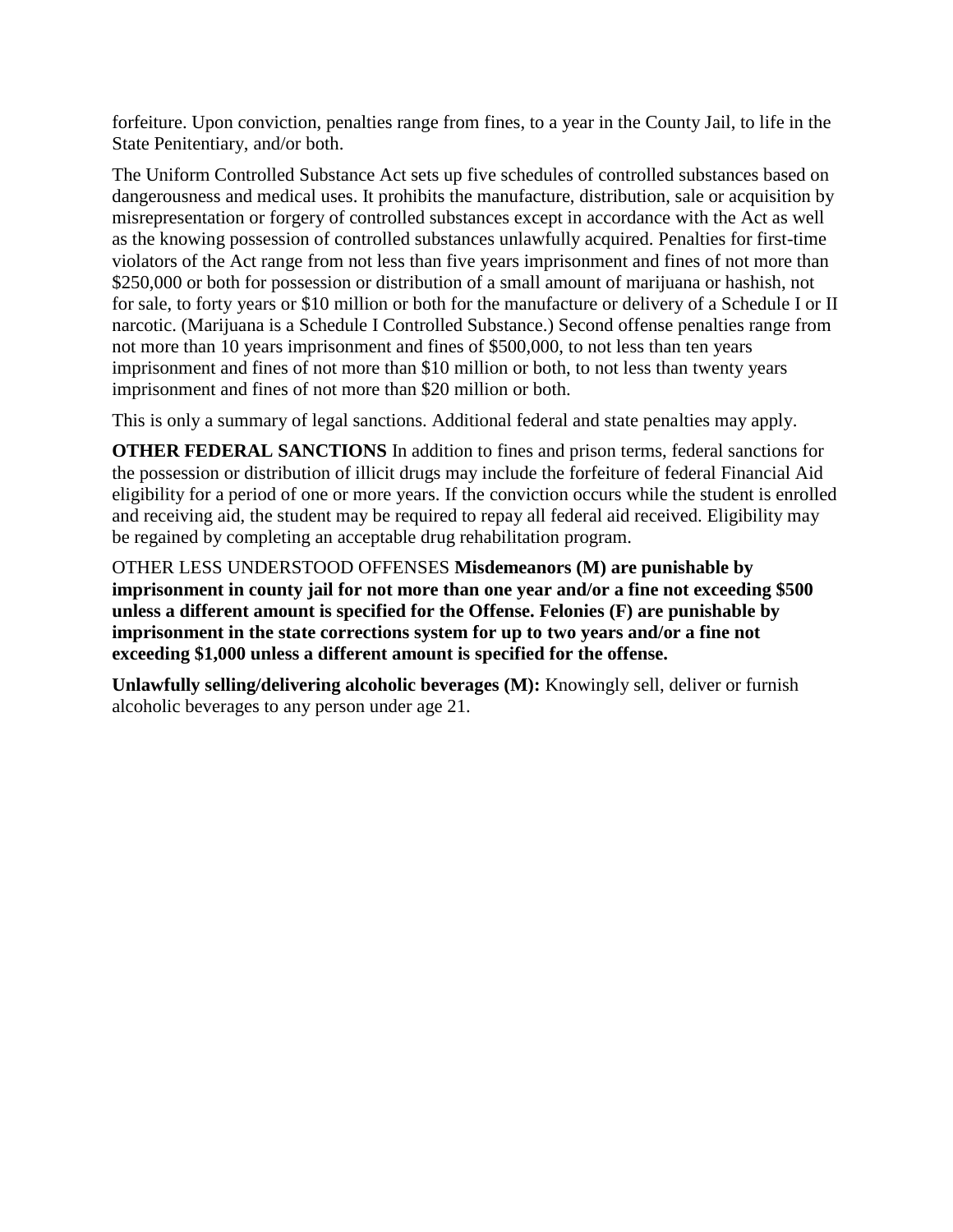**Unlawful possession of (drug) paraphernalia (M/F):** Deliver/use/possession/manufacture of drug paraphernalia to plant, propagate, cultivate, grow, harvest, manufacture, compound, convert, produce, process, prepare, test, analyze, pack, repack, store, contain, conceal, inject, ingest, inhale or otherwise introduce into the human body a dangerous substance. Delivery by a person age 18 or over to a person under 18 at least three years his junior is a felony. Otherwise, violation is a misdemeanor.

**Driving while impaired/intoxicated (M/F):** Any person operating a motor vehicle shall be deemed to have given consent to a test for alcohol concentration and/or presence and concentration of any other intoxicating substance. Any person may refuse a test, but refusal shall result in revocation of driving privileges for 180 days. Test results showing an alcohol concentration of .10 or greater shall result in revocation of driving privileges for 90 days. An alcohol concentration of more than .05 but less than .10 is relevant evidence that driving ability is impaired. An alcohol concentration of .10 or more is prima facie evidence that the person was under the influence of alcohol. First offense is a misdemeanor. Second and subsequent offenses may be felonies and may result in suspension of driving privileges for six months.

**Unlawful use of driver license (M):** Loan to or knowingly permitting the use of a driver license by another. Display/cause to be displayed/possession of a driver license that bears altered information.

**Unlawful use of driver license (F):** Create/publish/manufacture Oklahoma or other state license, identification or facsimile thereof OR create/manufacture/possess device for the printing of an Oklahoma or other state license. Display/cause to be displayed/possess any state counterfeit/fictitious license. Display/cause to be displayed/possess any state license bearing the photograph of a person other than the one named thereon. Display/represent as one's own any license not issued to him for the purpose of misleading a peace officer.

*Conviction of a felony can render person ineligible for licensure/certification/employment in their career profession; examples are law, medicine, engineering, architecture, accounting, teaching, law enforcement/public safety and military. It can also prevent acquisition of a security clearance necessary to many other jobs.* 

## **HEALTH RISKS**

The use of alcohol and other drugs represents a serious threat to health and the quality of life. More than 25,000 people die each year from drug-related accidents or health problems. With most drugs, it is possible that users will develop psychological and physical dependence. The general categories of drugs and their effects are as follows:

**Alcohol** produces short-term effects that include behavioral changes, impairment of judgment and coordination, greater likelihood of aggressive acts, respiratory depression, irreversible physical and mental abnormalities in newborns (fetal alcohol syndrome) and death. Long-term effects of alcohol abuse include damage to the liver, heart and brain; ulcers; gastritis; malnutrition; delirium tremens; and cancer. Alcohol combined with barbiturates and other depressants can prove to be a deadly mixture.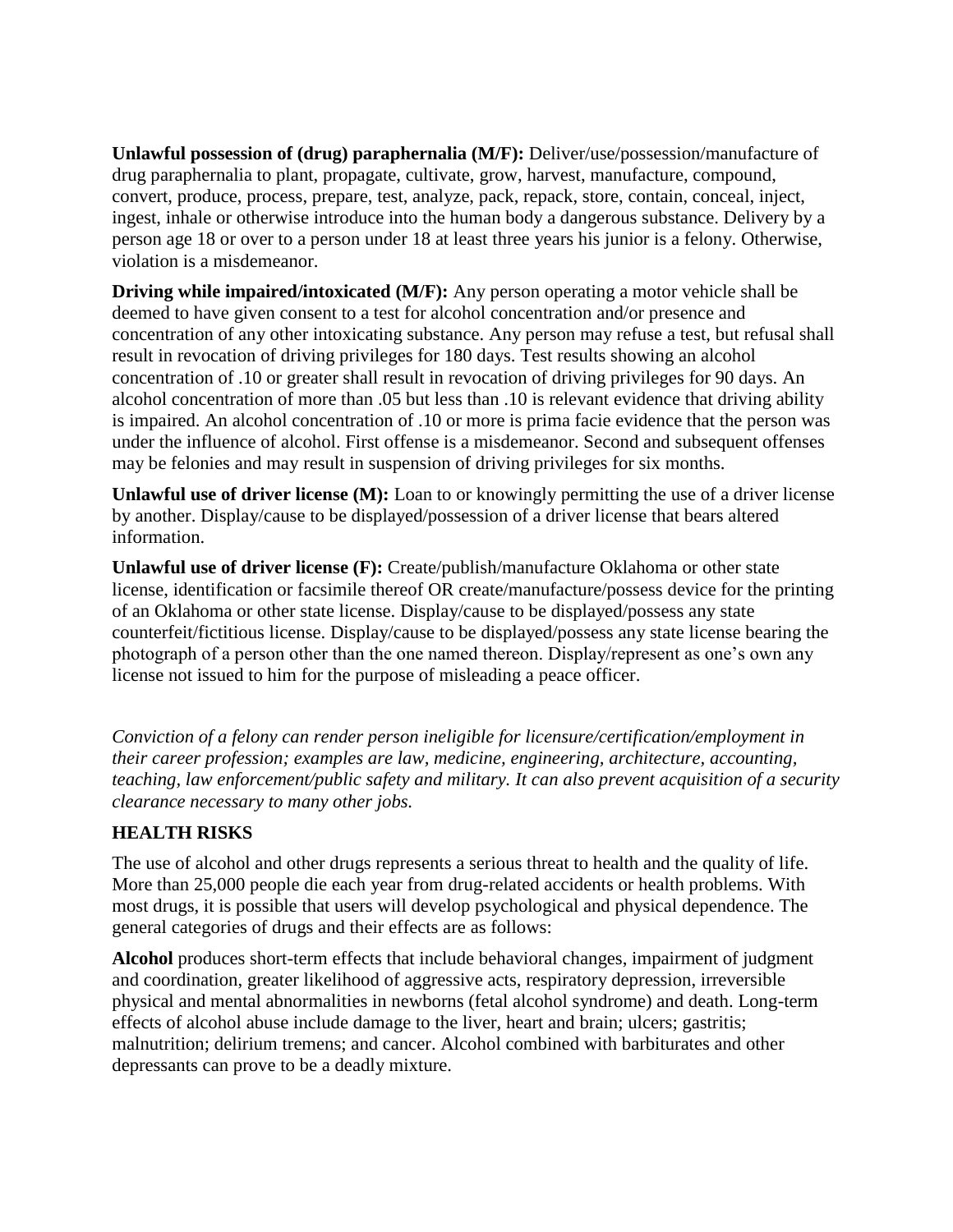**Amphetamines/stimulants** (speed, uppers, crank, caffeine, etc.) speed up the nervous system and can cause increased heart and breathing rates, higher blood pressure, decreased appetite, headaches, blurred vision, dizziness, sleeplessness, anxiety, hallucinations, paranoia, depression, convulsions, and death due to a stroke or heart failure.

**Anabolic steroids** seriously affect the liver, cardiovascular and reproductive systems. Can cause sterility in males and females as well as impotency in males.

**Barbiturates/depressants** (downers, Quaaludes, valium, etc.) slow down the central nervous system and can cause decreased heart and breathing rates, lowered blood pressure, slowed reactions, confusion, distortion of reality, convulsions, respiratory depression, coma and death. Depressants combined with alcohol can be lethal.

**Cocaine/crack** stimulates the central nervous system and is extremely addictive, both psychologically and physically. Effects include dilated pupils, increased heart rate, elevated blood pressure, insomnia, loss of appetite, hallucinations, paranoia, seizures and death due to cardiac arrest or respiratory failure.

**Hallucinogens** (PCP, angel dust, LSD, etc.) interrupt the functions of the part of the brain that controls the intellect and instincts. May result in self-inflicted injuries, impaired coordination, dulled senses, incoherent speech, depression, anxiety, violent behavior, paranoia, hallucinations, increased heart rate and blood pressure, convulsions, coma, and heart and lung failure.

**Cannabis** (marijuana, hashish, hash, etc.) impairs short-term memory comprehension, concentration, coordination and motivation. May also cause paranoia and psychosis. Marijuana smoke contains more cancer-causing agents than tobacco smoke. The way in which marijuana is smoked – deeply inhaled and held in the lungs for a long period – enhances the risk of getting cancer. Combined with alcohol, marijuana can produce a dangerous multiplied effect.

**Narcotics** (heroin, morphine, Demerol, percodan, etc.) initially produces feelings of euphoria often followed by drowsiness, nausea and vomiting. An overdose may result in convulsions, coma and death. Tolerance develops rapidly and dependence is likely. Using contaminated syringes to inject such drugs may result in AIDS.

**Tobacco/nicotine** causes death among some 170,000 people in the United States each year due to smoking-related coronary heart disease. Some 30 percent of the 130,000 cancer deaths each year are linked to smoking. Lung, larynx, esophagus, bladder, pancreas, and kidney cancers strike smokers at increased rates. Emphysema and chronic bronchitis are 10 times more likely among smokers. Smokeless tobacco has been associated with other types of cancers, as well as heart disease. It can speed tooth decay, cause your gums to recede, stain your teeth, and give you bad breath. In addition, high nicotine levels (higher than cigarettes) make this kind of tobacco extremely addictive.

# **TREATMENT PROGRAMS AND HELP AGENCIES**

The following is a listing of referral services available to Murray State College employees and students:

# *Ada Area Chemical Dependency Center: Out-Patient Services*

Ada: 580-332-3001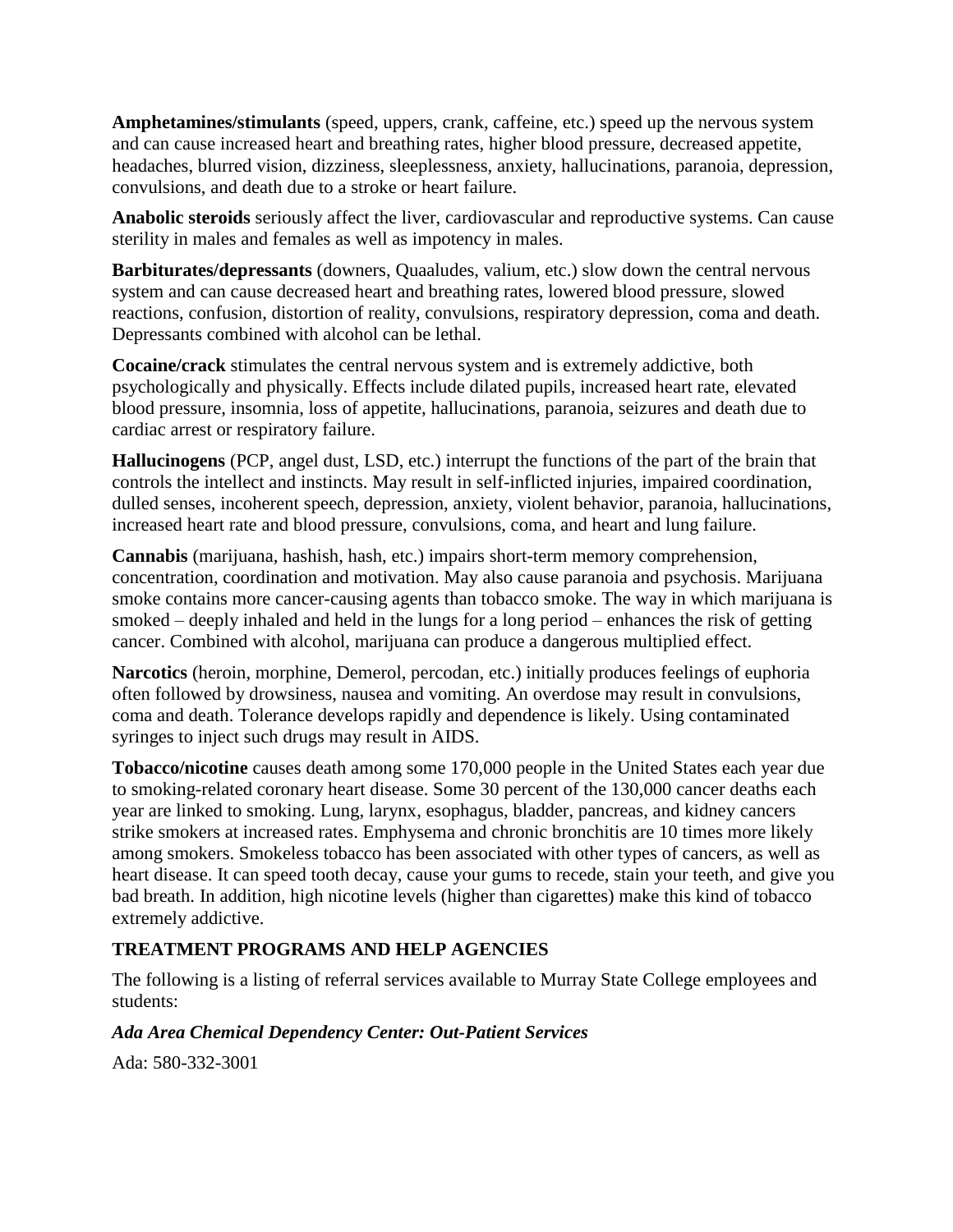**Alcoholics Anonymous** Inter-group Service Office for local meeting referrals

405-949-0910 (OKC)

405-524-1100 (Hotline)

**Advisement Inc**.: **(Provides Family & Youth Services)** 

Tishomingo: 580-371-3551 or 580-371-3576

**Brief Interventions, INC (Madill)** 580-677-9013 Substance Abuse Advisement, Evaluations, DUI School and Assessments

**Broadway Safe House for Men (Half-Way House for Alcoholics & Drug Addicts)** 

Ardmore : 580-226-3252

**Bryan County Advisement Center** 

Durant: 580-924-0564

**Carter County Health Department** 580-223-9705 - Tuesday, Thursday, and Friday

**Center for Substance Abuse & Treatment** 

1-800-662-HELP (information/referral service) M-F 8:30-4:30

**C/Sara Foundation: Crisis Support & Resource Association** 

Ardmore: 580-226-7283 or 580-226-7291

**Crisis Control Center (Durant)** Physical, Emotional, Sexual Abuse 580-924-3030

*DAI Center* 

Ardmore: 580-226-9222

**Department of Human Services** 

Tishomingo 580-371-4000

**Drug Recovery (Inpatient & Outpatient Services for Adults & Adolescents)** 

Oklahoma City: 405-424-4347 (Community House-Inpatient)

405-396-2921 (House of Life-for adolescents)

405-235-9709 (Out-patient Advisement-waiting list)

**Family Crisis Center, Inc.: Domestic Violence & Sexual Assault Services** 

Ada: 580-436-3504

**Families First Inc.** (Out-Patient Advisement Services)

Ardmore: 580-226-9388 (accepting new clients)

Ada: 580-310-9000 (accepting new clients)

**Family Health Center of Southern Oklahoma Mental Health** 

Tishomingo 580-371-2343